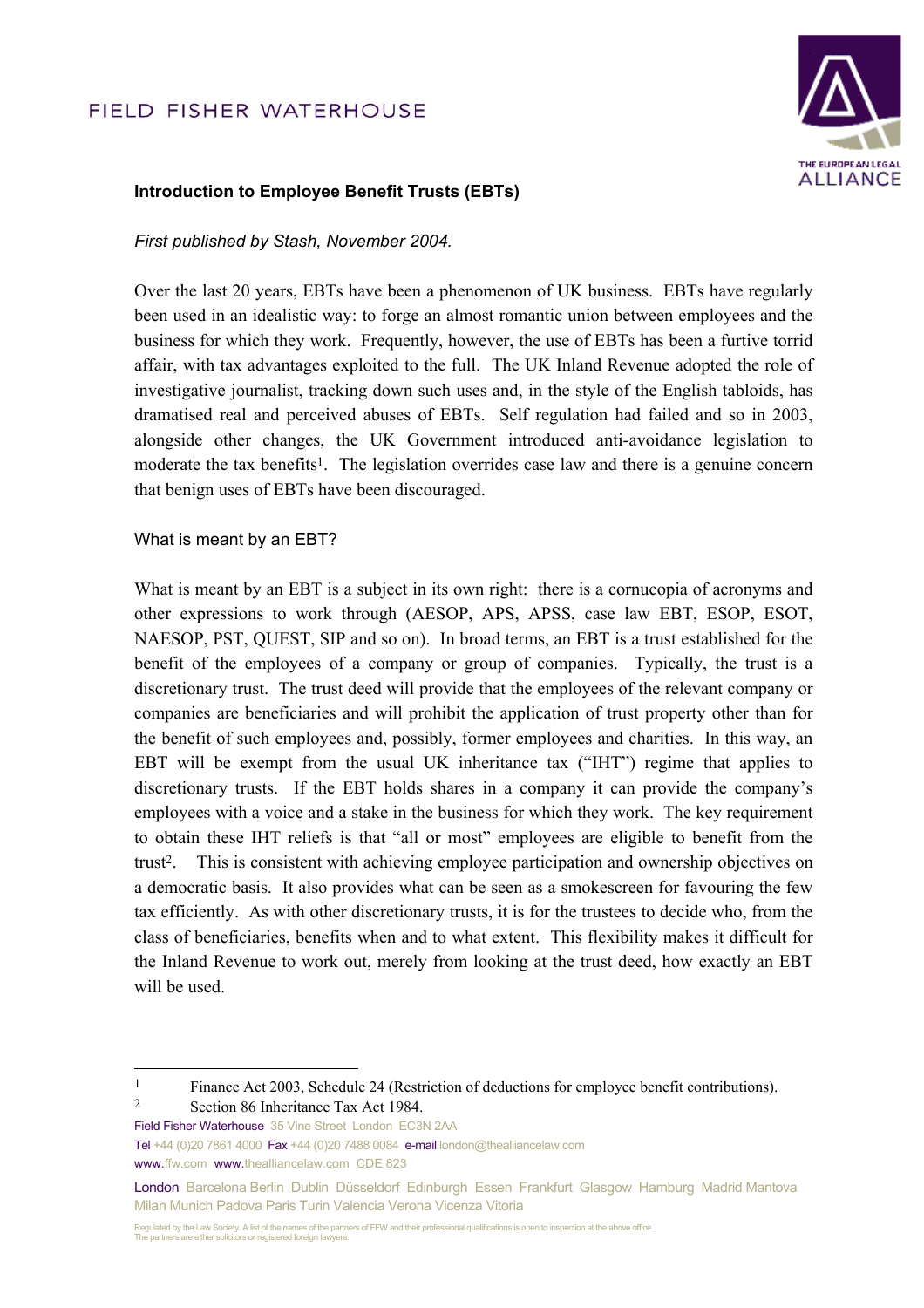### Background to EBTs

20 years ago the UK had a line of reported cases dealing with the tax treatment of contributions by companies to EBTs<sup>3</sup> but EBTs were not mainstream. Few tax and trust practitioners and UK businesses had technical or practical knowledge of EBTs. Practitioners who dealt with EBTs were uncertain as to whether or not cash contributions to an EBT would give a revenue deduction for the contributing business. A case reported in 1987 helped the case for tax deductions4. This case highlighted, in particular, the scope for an EBT to provide a tax efficient succession solution for the owners of family businesses. The cost of acquiring shares in a trading company from retiring shareholders via an EBT could, with care, be set against trading profits. There was publicity for the use of EBTs in employee ownership and participation structures<sup>5</sup>. This use of EBTs was not new flagship: examples of employee trust controlled companies such as the Scott-Bader Commonwealth and John Lewis Partnership already existed. But a new generation of semi-philanthropic business owners (e.g. Philip Baxendale at Baxi Partnership) and lobbying organisations such as JOL, the voice of UK employee-owned business, gave new momentum to these uses of EBTs.

Other commercial uses of EBTs became firmly established. UK-quoted companies, under investor guidelines, have a limit on the number of new shares that may be used for employees' share schemes. EBTs provide a method of acquiring shares in the market and warehousing these for use in employees' share schemes without breaching the limits on issuing new shares. As knowledge of EBTs spread, so did their use for tax planning purposes.

Prior to 1987, EBTs were used to pay cash bonuses without national insurance contributions ("NICs"). Incredible as it seems today, until 5 October 1987, regulations excluded from NICs any payments made to employees by trustees where the amount paid was at the trustees' discretion. What would normally be paid out as cash bonuses by a company were, instead, paid out free of NICs through EBTs.

Successful lobbying led to the creation of a statutory form of employee trust known as a qualifying employee share ownership trust (or QUEST)6. A company contributing to a QUEST could, in particular, obtain a tax deduction for its contributions by statute, rather than relying on case law. EBTs that had to rely on case law deductions became known as case law EBTs. QUESTs became very popular as a method of getting tax relief for the costs of issuing shares for Inland Revenue approved savings related share option schemes. The tax savings were significant and this became seen as an abuse of the legislation. There were other uses made of QUESTs which were clearly not in keeping with the original policy objectives.

<sup>3</sup> See *IR v Parsons* [1928], *CIR v Fitte* [1943], *Heather v P-E Consulting Group Ltd* [1972], *Brumby v Milner* [1976], *Rutter v Charles Sharpe & Co Ltd* [1979], *Jeffs v Ringtons Ltd* [1985].

 $\frac{4}{5}$  E Bott Ltd v Price [1987].

<sup>5</sup> eg. *Employee Ownership Legal and Tax Aspects* by John Nelson-Jones and Graeme Nuttall (Format Publishing 1987).

<sup>6</sup> Finance Act 1989 Sections 67-74 and Schedule 5.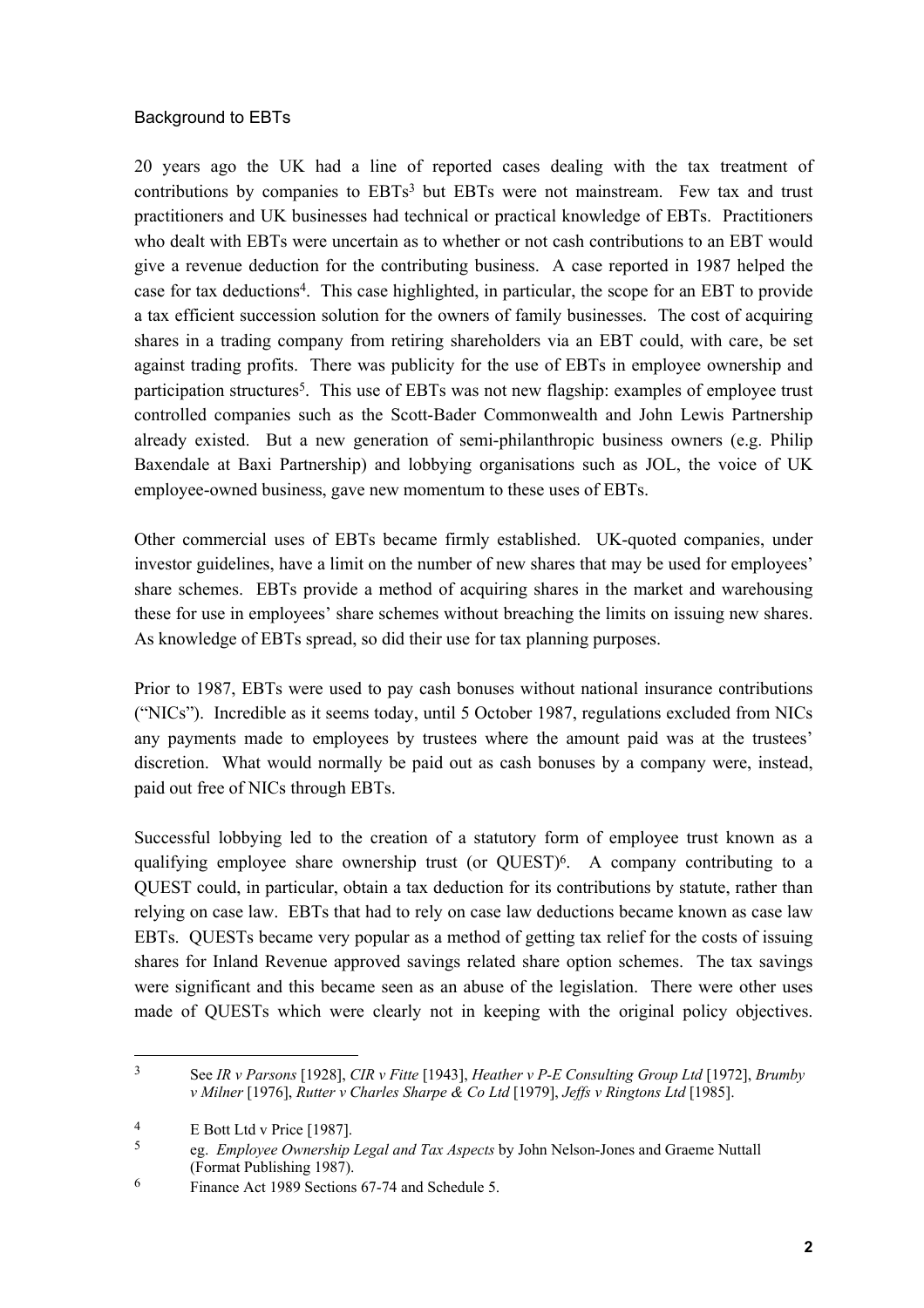Corporation tax relief for contributions to a QUEST was withdrawn for accounting periods beginning on or after 1 January 2003.

## Offshore EBTs

The Inland Revenue's attention also focussed on offshore EBTs. There is nothing in the IHT definition of an EBT that means an EBT has to be established on-shore. An EBT with non-UK tax resident trustees can operate outside the scope of UK capital gains tax and still benefit from IHT relief. City bonuses, instead of getting paid directly to executives, subject to income tax and NICs, would get paid to an offshore EBT. Employers would argue for a corporation tax deduction based on case law and yet there would be no corresponding tax charge on the executives. By leaving untaxed bonuses in an EBT, executives could, in effect, benefit from an offshore roll-up fund. Schedule 24 to the Finance Act 2003 introduced new legislation to regulate when an employer gets a tax deduction for contributions to an EBT. The new rules align the timing of tax deductions with the time employees receive taxed remuneration. These rules apply widely to any "employee benefit contribution" to an "employee benefit scheme". The latter definition includes any trust, scheme or other arrangement for the benefit of persons who are, or include, employees of the employer. There are limited exceptions.

The Inland Revenue has confirmed that this new anti-avoidance legislation is intended to block tax deductible contributions to buy shares, which are then held indefinitely within an EBT, even if this is part of a genuine employee ownership arrangement.

### Recent developments

There have been recent changes in UK tax legislation that help promote employee share ownership such as the new corporation tax relief for employee share acquisitions7. The UK Government also provided support to a Private Member's Bill which introduced a limited form of up-front tax deduction for contributions to a particular type of employee trust<sup>8</sup>. UK Government policy and EU research does, however, focus on getting shares directly into the hands of employees. By way of a concluding comment to this article, I question whether this emphasis is right.

<sup>7</sup> Schedule 23 Finance Act 2003.<br>8 Employee Share Schemes Act 2

Employee Share Schemes Act 2002 which related to share incentive plan trusts (see now, in particular, paragraph 9 of Schedule 4AA to Taxes Act 1988).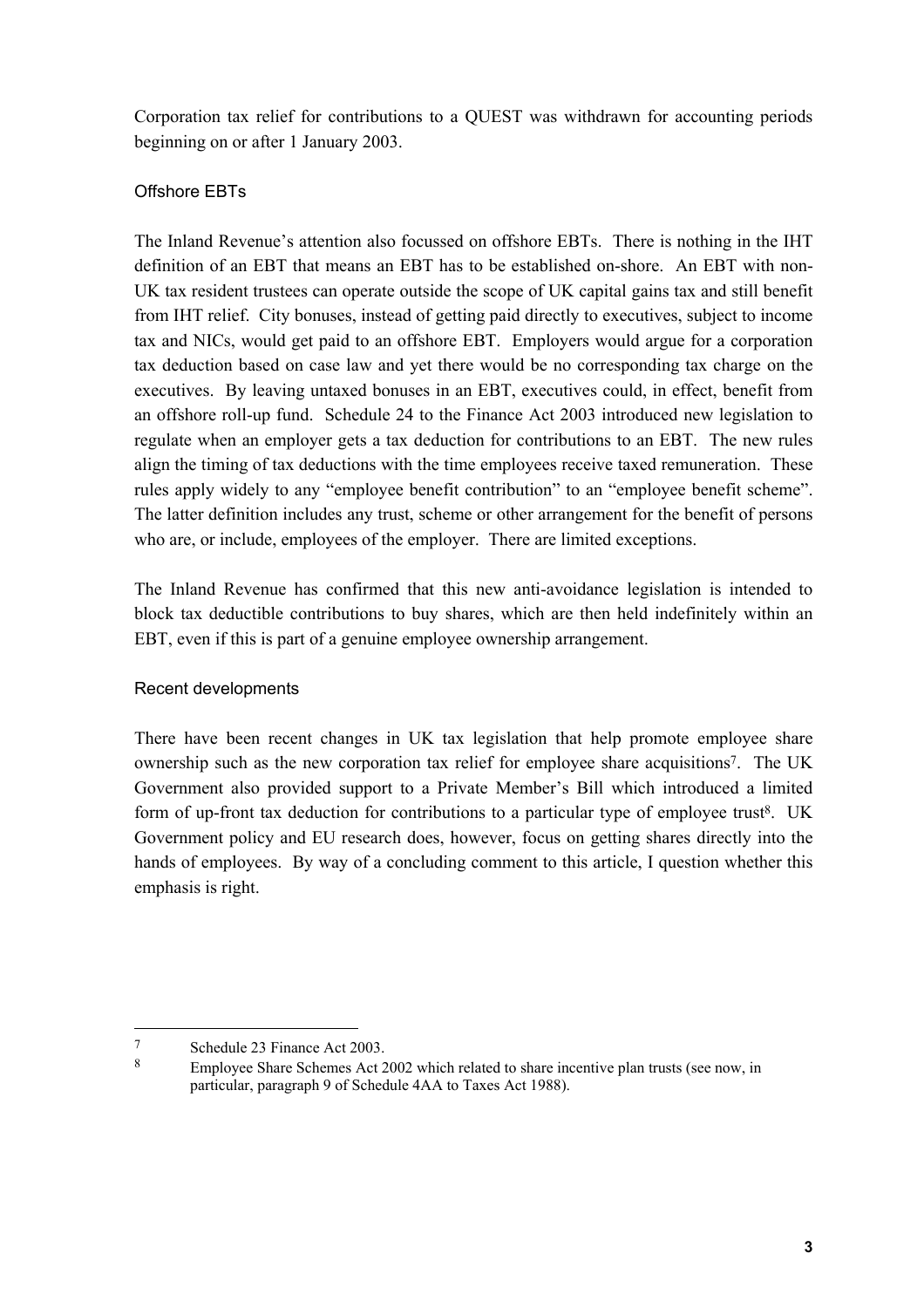Is this emphasis right?

The author's view is that EBTs are a vital part of operating employees' share schemes in most UK private companies. Gordon Brown, UK Chancellor of the Exchequer, is on record as stating that he wants "to double the number of firms in which all employees have the opportunity to own shares"9. Arguably, the new anti-avoidance legislation goes too far and

 $\overline{9}$ 9 Pre-Budget Report November 1998.